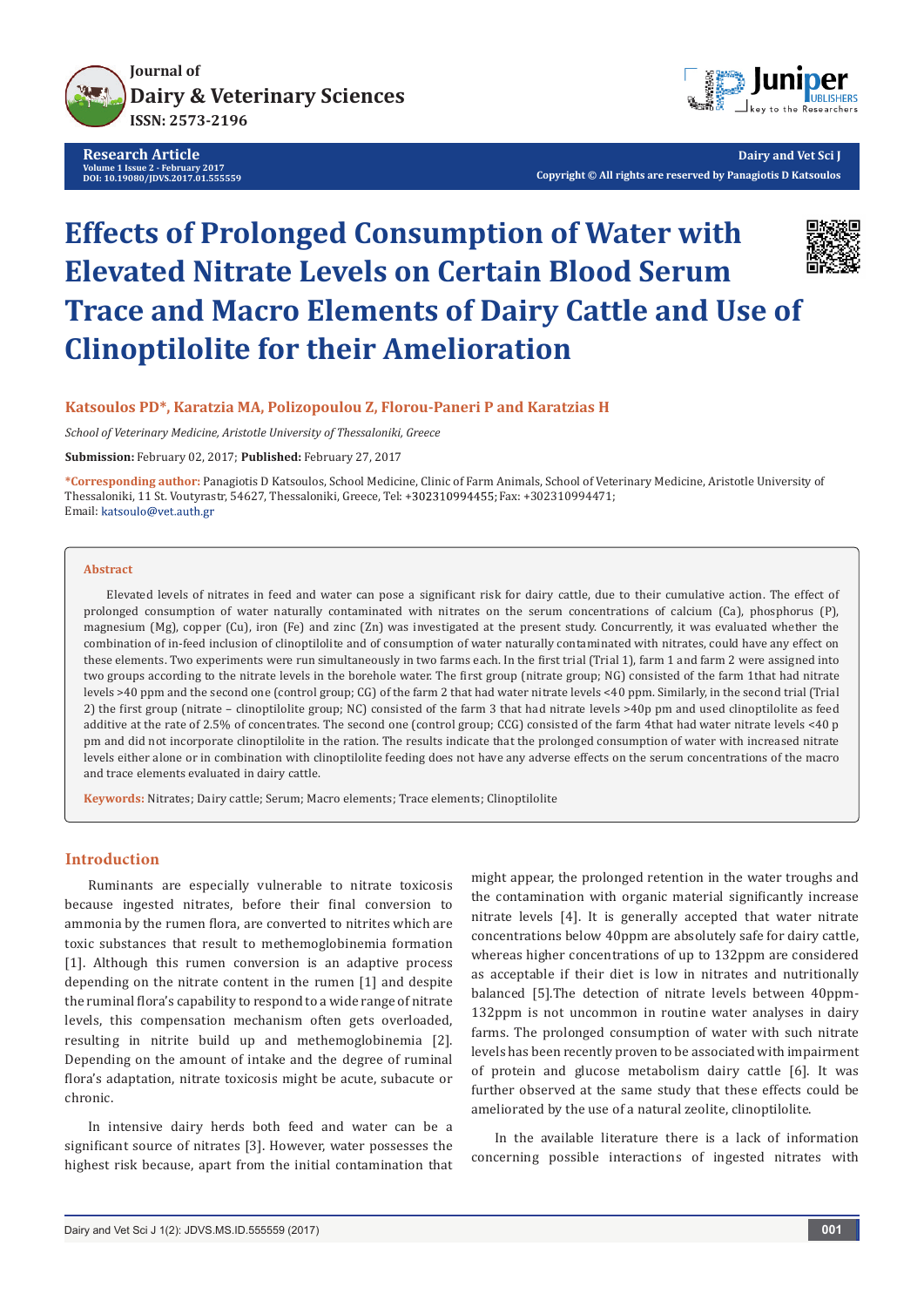the major macro elements such as calcium, magnesium and phosphorus and important trace elements such as copper, iron and zinc that are supplied to the animals via feed. It is well known that copper, magnesium and iron are involved to the complete reduction of nitrates to ammonia [3]; so, a potential consumption of a proportion of these elements during the reduction process cannot be excluded. Furthermore, all the cations could possibly form complexes with the nitrates that might impair their bioavailability.

Taking into account the high risk for subclinical nitrate intoxication in dairy cattle, the objective of the present study was to evaluate under field conditions whether the prolongedsix months-consumption of water naturally contaminated with nitrates affects the blood serum concentrations of certain macro and trace elements of dairy cattle. A secondary objective was to investigate whether the dietary inclusion of clinoptilolite that is proposed as a preventing measure for the amelioration of the impact of nitrates on the protein and energy metabolism has any effect on these parameters.

#### **Materials and Methods**

**002**

## **Farms and experimental design**

Four cubicle with earthen paddocks dairy farms located at Thessaloniki region were used in this study. Farm 1 consisted of 136 dairy cows and had mean daily milk yield 35Kg/cow/ day. Farm 2 consisted of 115 dairy cows with 36Kg/cow/day average milk yields. Both farms were of the same owner and were using the same total mixed ration. Farm 3 had 162 dairy cows with average milk yield 31Kg/cow/day and farm 4 had 153 dairy cows with 29Kg/cow/day average milk yield. All farms had calving severy month throughout the year so, at each time point, similar numbers of cows were at dry period, early and late lactation. The rations were offered to the animals twice a day, after morning and afternoon milking, and water was provided ad libidum in several automatic plastic drinking bowls. The health status of the mals in all herds was monitored at scheduled farm visits by the attending veterinarians and detailed health and reproductive records were kept electronically. Nitrate levels in borehole water were routinely monitored (4 times per year) in certified laboratories in all four farms.

Two trials were run simultaneously for the purpose of the study. In the first trial (Trial 1) farm 1 and farm 2 used. They were assigned into two groups according to the nitrate levels in the borehole water, based on the results of 4 consecutive measurements of the previous year. The first group (nitrate group; NG) consisted of the farm 1that had nitrate levels >40p pm (average annual levels 80p pm) and the second one (control group; CG) of the farm 2 that had water nitrate levels <40p pm. In the second trial (Trial 2) farm 3 and farm 4 were assigned into two groups according to the nitrate levels in the borehole water, based on the results of 4 consecutive measurements of the previous year and the use of clinoptilolite as follows: the first group (nitrate– clinoptilolite group; NC) consisted of the farm

3 that had nitrate levels >40p pm (average annual levels 73 p pm) and used clinoptilolite as feed additive at the rate of 2.5% of concentrates. The second one (control group; CCG) consisted of the farm 4that had water nitrate levels <40 p pm and did not incorporate clinoptilolite in the ration. Both experiments lasted 6 months, from January to June 2014.

#### **Clinoptilolite**

The clinoptilolite-richzeolitic material (Vivolith 85, S & B, Greece) used in the second trial had particle size <0.15mm in diameter and contained approximately 85% clinoptilolite; the admixtures were feldspar, micas and clays as determined by x-ray powder diffraction. The cation exchange capacity of the material used was 160mEq/100 g and its chemical composition was as follows:  $\text{SiO}_2$  68.3%,  $\text{Al}_2\text{O}_3$  12.8%,  $\text{Fe}_2\text{O}_3$  1.1%, CaO 3.2%, MgO 0.7%, K<sub>2</sub>O 3.4%, Na<sub>2</sub>O 1.0% and LOI 8.5%.

## **Animal feeding**

**Table 1:** Composition (kg) of the total mixed ration (TMR) and of concentrates (%) fed to cows of the farms 3 and 4 during lactation and dry period in Trial 2.

|                                                    | Farm 3         |                | Farm 4    |               |  |  |  |
|----------------------------------------------------|----------------|----------------|-----------|---------------|--|--|--|
| TMR (kg)                                           | Lactation      | Dry<br>period  | Lactation | Dry<br>period |  |  |  |
| Maize silage                                       | 35             | 22             | 30        | 20            |  |  |  |
| Alfalfa hay                                        | 3              | $\overline{2}$ | 4.5       | 2             |  |  |  |
| Wheat straw                                        | 0.5            | 1.5            |           | 1.5           |  |  |  |
| Molasses                                           | $\overline{2}$ |                |           |               |  |  |  |
| Concentrates                                       | 8              | 3              | 8         | 3             |  |  |  |
| Concentrates (%)                                   |                |                |           |               |  |  |  |
| Maize grains                                       | 55             |                | 30        |               |  |  |  |
| Soybean meal                                       | 26             |                | 30        |               |  |  |  |
| Wheat bran                                         | 14             |                | 20        |               |  |  |  |
| Carob fruits                                       |                |                | 17        |               |  |  |  |
| Mixture of<br>vitamins, macro- &<br>trace minerals | 2.5            |                | 3         |               |  |  |  |
| Clinoptilolite                                     | 2.5            |                |           |               |  |  |  |

In Trial 1, lactating animals in both farms were fed the total mixed ration (TMR) consisting of 25kg maize silage, 3.5kg alfalfa hay, 0.5kg wheat straw, 3.5kg soybean meal, 2kg maize grains, 2kg distiller's dried grains with soluble (DDGS), 1.5kg rape cake, 0.2 kg fat and 0.3kg mixture of vitamins, macro and trace minerals. The TMR provided 19.99mg of calcium, 8.11mg of phosphorus, 124.99mg of iron, 38.49mg of copper and 19.95mg of zinc per kg. Dry cows were offered the same total mixed ration mixed with wheat straw at a rate 80:20 and fed libitum. In Trial 2 lactating and dry cows were fed the rations presented in (Table 1). In farm 3 the basic ration provided 1.57 mg of calcium, 0.41 mg of phosphorus, 43.41mg of iron, 1.29mg of copper and 5.60mg of zinc per Kg and the concentrates 9.53mg of calcium, 3.81mg of phosphorus, 141.37mg of iron, 191.75mg of copper and 24.51mg of zinc per kg. In farm 4 the basic ration provided1.47mg of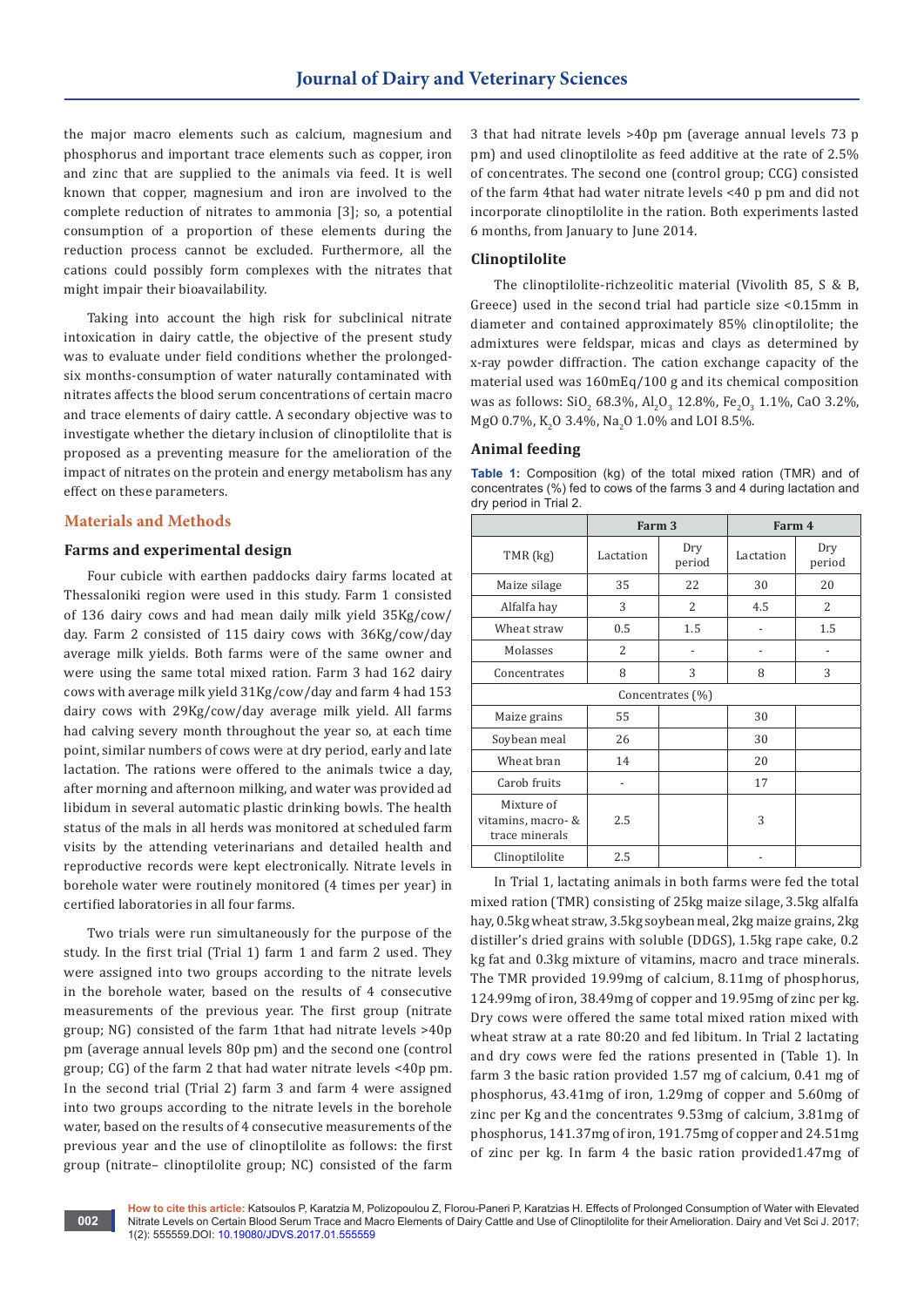calcium, 0.34 mg of phosphorus, 41.43mg of iron, 1.01mg of copper and 4.26mg of zinc per Kg and the concentrates 10.55mg of calcium, 3.94mg of phosphorus, 142.06mg of iron, 193.85 mg of copper and 25.99mg of zinc per kg.

#### **Farm visits-animals' selection**

Each farm was visited 3 times, at the onset of the experiment (January) and then at 3-month intervals (March and June). All farms were visited after the morning milking. At each visit, 15 dairy cows, 5 early lactation cows (less than or equal to 4 months of lactation), 5 late lactation cows (equal to or more than 5 months of lactation)and 5 dry cows that were expected to deliver within the next 30 days were selected for blood sampling. The selection of the animals was random; the first 5 animals trapped in the feeding troughs from each category that were judged to be healthy after thorough clinical examination was used.

## **Blood sampling and analysis, water nitrate levels**

After selection, a blood sample was obtained by tail vein puncture into a vacuum glass tube (BD, Franklin Lakes, NJ, USA) with an 18-g needle. After clotting, serum was separated by lowspeed centrifugation, transferred to plastic vials and stored at -20 oC until analysis. Serum calcium and inorganic phosphorus concentrations were determined by colorimetric methods in an automatic biochemical analyzer (Vitalab Flexor E, Vital Scientific N.V, The Netherlands) using a commercial diagnostic kits (Thermo Fisher Scientific Inc. VA, USA). The determination of serum concentrations of magnesium, copper, iron and zinc were done using a Perkin-Elmer A Analyst 300 flame atomic absorption spectrophotometer (Perkin-Elmer Corp. Norwalk, Conn.) according to the instructions of manufacturer.

At the end of the experiment, the data concerning the nitrate levels at the borehole water for this period were obtained from the records of each farm.

## **Ethics**

The procedures and the experiments were done according to the ethical standards in the Helsinki Declaration of 1975, as revised in 2000, as well as the national law and the guidelines of our Institutional Animal Care and Use Committee.

#### **Statistical analysis**

Data were analyze dusing the statistical program SPSS® 21. Normality of data distribution was assessed with Kolmogorov-Smirnov test and homogeneity of variances was evaluated with Levene test. For each production category of animals, the effect of the increased water nitrate levels at the Trial 1 and the effect of the combination of increased water nitrates and clinoptilolite supplementation at the Trial 2 on the serum concentrations of the macro and trace elements evaluated were tested with Univariate Analysis of Variances, with group and time of sampling as fixed factors. The main effects of group and of time of sampling as well as their interaction (group x sampling) at each experiment were tested with Bonferroni test. A value of P≤0.05 was considered significant in all comparisons.

#### **Results and Discussion**

The mean±SD of water nitrate levels for the 4 farms during the experimental period according to their records were 87±12.5ppm for farm 1, 4±1.5ppm for farm 2, 13±2.4ppm for farm 3 and 76±14.2ppm for farm 4 were measured. In both trials, the measured nitrate levels in the boreholes were similar to those recorded at the previous year and according to which farms were assigned into groups. The values were within the limit of 40ppm to 132ppm in both contaminated farms. Such levels are frequently detected in dairy farms but are considered acceptable for cows if their diet is low in nitrates and nutritionally balanced [5].

**Ca (mgl/dl) RR: 7.4 – 10.2 P (mg/dl) RR: 3.9 – 7.7**  $M_{\odot}$ **(mg/dl) RR: 1.8 – 2.2** Early lactation cows NG 8.99±0.18 6.11±0.38 1.94±0.03  $\begin{array}{c|c|c|c|c|c|c|c} \hline \hline \end{array}$  9.20±0.22 6.04±0.25 1.88±0.04 Group NS NS NS Sampling NS NS NS NS NS

**Table 2:** Mean±SE of the serum concentrations and reference range (RR) of calcium (Ca), phosphorus (P) and magnesium (Mg) in early lactation, late lactation and dry cows that were receiving water with elevated (NG) and normal (CG) nitrate levels in Trial 1.

|                      |              | $Ca$ (mgl/dl)    |                  | ு∍              |                 |
|----------------------|--------------|------------------|------------------|-----------------|-----------------|
|                      |              |                  | $RR: 7.4 - 10.2$ | (mg/dl)         | (mg/dl)         |
|                      |              | $RR: 3.9 - 7.7$  |                  | $RR: 1.8 - 2.2$ |                 |
| Early lactation cows | NG           |                  | $8.99 \pm 0.18$  | $6.11 \pm 0.38$ | $1.94 \pm 0.03$ |
|                      | CG           |                  | $9.20 \pm 0.22$  | $6.04 \pm 0.25$ | $1.88 \pm 0.04$ |
|                      | $\mathbf{P}$ | Group            | <b>NS</b>        | <b>NS</b>       | <b>NS</b>       |
|                      |              | Sampling         | <b>NS</b>        | <b>NS</b>       | <b>NS</b>       |
|                      |              | Group x sampling | <b>NS</b>        | <b>NS</b>       | <b>NS</b>       |
|                      | NG           |                  | $9.93 \pm 0.18$  | $5.58 \pm 0.21$ | $1.91 \pm 0.05$ |
|                      | CG           |                  | $8.78 \pm 0.20$  | $5.42 \pm 0.35$ | $1.98 \pm 0.06$ |
| Late lactation cows  |              | Group            | <b>NS</b>        | <b>NS</b>       | <b>NS</b>       |
|                      | $\mathbf{P}$ | Sampling         | NS               | <b>NS</b>       | NS              |
|                      |              | Group x sampling | <b>NS</b>        | <b>NS</b>       | <b>NS</b>       |
| Dry cows             | NG           |                  | $8.85 \pm 0.19$  | $5.67 \pm 0.33$ | $1.93 \pm 0.03$ |
|                      | CG           |                  | $9.06 \pm 0.17$  | $5.76 \pm 0.40$ | $1.92 \pm 0.04$ |
|                      | $\mathbf{P}$ | Group            | <b>NS</b>        | <b>NS</b>       | <b>NS</b>       |
|                      |              | Sampling         | NS               | <b>NS</b>       | <b>NS</b>       |
|                      |              | Group x sampling | <b>NS</b>        | <b>NS</b>       | <b>NS</b>       |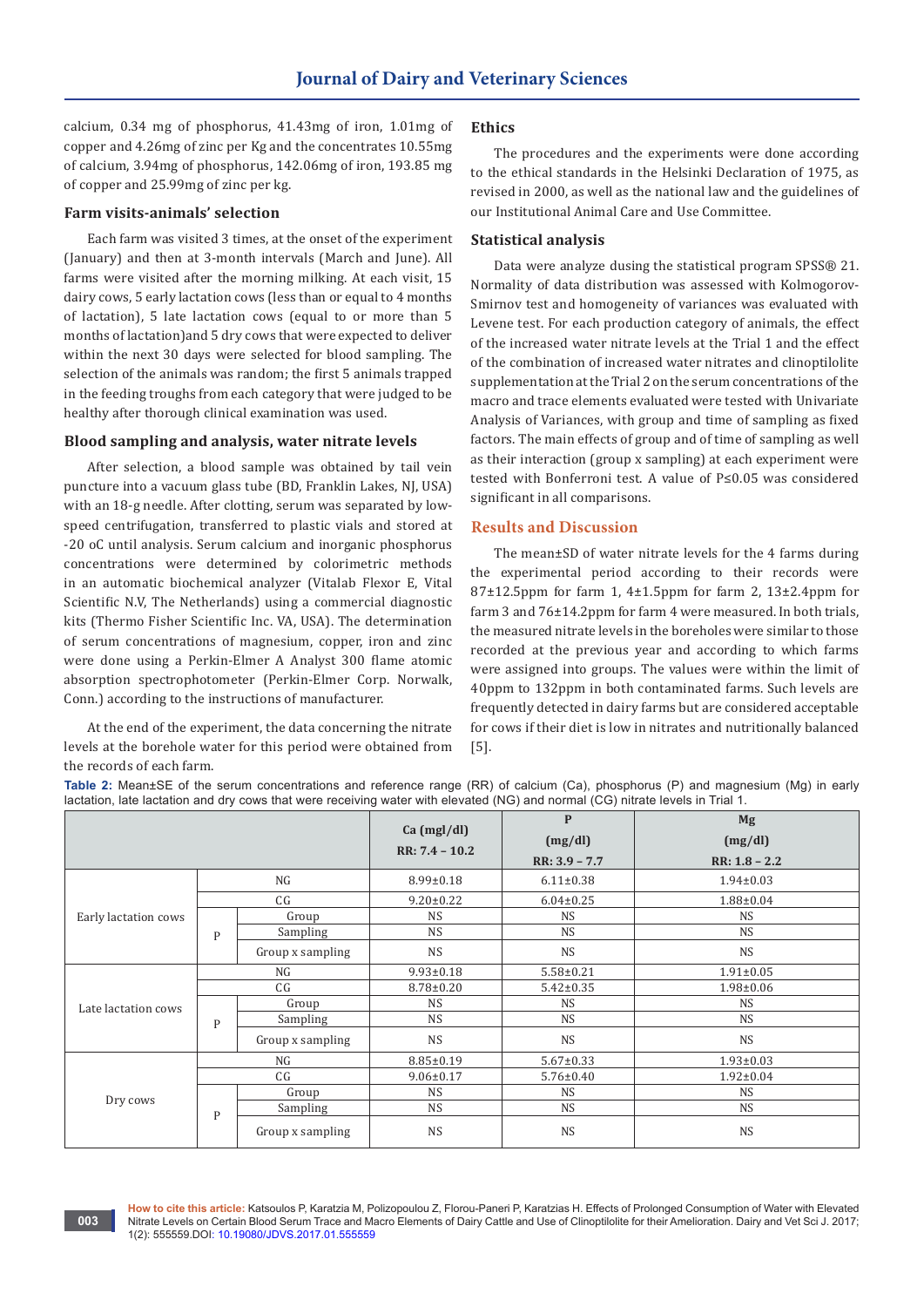In order to assess the main objective of the present study which was to investigate whether of prolonged consumption of nitrates has any effect on the serum concentration of the main macro and trace elements of dairy cattle the Trial 1 was conducted. The selected farms were considered as ideal for such an evaluation because they had the same management practices, similar milk production and the animals were fed with the same ration but had different nitrate levels in the supplied water. As it is shown in Table 2 the average concentrations of Ca, P and Mg remained within the reference range throughout the experimental period and were not significantly affected either by nitrate consumption (group; P>0.05) or by sampling (P>0.05) or their interactions (group x sampling; P>0.05) in

**004**

dry, early lactation and late lactation cows. Similar results were obtained for Cu, Fe and Zn (Table 3). Their average values were also within the reference range and were unaffected by group (P>0.05), sampling (P>0.05) and their interactions (group x sampling; P>0.05) in all three cow categories. These findings provide the first evidence that the consumption of water with elevated but within the acceptable limits nitrate levels is not associated with adverse effects on the serum concentrations of the main macro and trace elements. The results further indicate that quantity of Mg, Fe and Cu that are used during the reduction process of nitrates to ammonia is negligible and does not cause any imbalance to these elements [3].

**Table 3:** Mean±SE of the serum concentrations and reference range (RR) of copper (Cu), iron (Fe) and zinc (Zn) in early lactation, late lactation and dry cows that were receiving water with elevated (NG) and normal (CG) nitrate levels in Trial1.

|                      |              |                  | Cu<br>(mg/l)<br>RR: 0.5-1.1 | $\mathbf{P}$<br>(mg/dl)<br>$RR: 3.9 - 7.7$ | Mg<br>(mg/dl)<br>$RR: 1.8 - 2.2$ |
|----------------------|--------------|------------------|-----------------------------|--------------------------------------------|----------------------------------|
| Early lactation cows | NG           |                  | $0.69 \pm 0.09$             | $0.78 \pm 0.03$                            | $0.88 \pm 0.09$                  |
|                      | CG           |                  | $0.74 \pm 0.07$             | $0.72 \pm 0.04$                            | $0.91 \pm 0.08$                  |
|                      |              | Group            | <b>NS</b>                   | <b>NS</b>                                  | <b>NS</b>                        |
|                      | $\mathbf{P}$ | Sampling         | <b>NS</b>                   | <b>NS</b>                                  | <b>NS</b>                        |
|                      |              | Group x sampling | <b>NS</b>                   | <b>NS</b>                                  | <b>NS</b>                        |
| Late lactation cows  | NG           |                  | $0.76 \pm 0.06$             | $0.77 \pm 0.09$                            | $1.08 \pm 0.09$                  |
|                      | CG           |                  | $0.76 \pm 0.05$             | $0.78 \pm 0.08$                            | $1.10 \pm 0.07$                  |
|                      | $\mathbf{P}$ | Group            | <b>NS</b>                   | <b>NS</b>                                  | <b>NS</b>                        |
|                      |              | Sampling         | <b>NS</b>                   | <b>NS</b>                                  | <b>NS</b>                        |
|                      |              | Group x sampling | <b>NS</b>                   | <b>NS</b>                                  | <b>NS</b>                        |
| Dry cows             | NG           |                  | $0.68 \pm 0.07$             | $0.80 \pm 0.02$                            | $0.92 \pm 0.09$                  |
|                      | CG           |                  | $0.73 \pm 0.06$             | $0.82 \pm 0.04$                            | $1.02 \pm 0.07$                  |
|                      | $\mathbf{P}$ | Group            | <b>NS</b>                   | <b>NS</b>                                  | <b>NS</b>                        |
|                      |              | Sampling         | <b>NS</b>                   | <b>NS</b>                                  | <b>NS</b>                        |

**Table 4:** Mean±SE of the serum concentrations and reference range (RR) of calcium (Ca), phosphorus (P) and magnesium (Mg) in early lactation, late lactation and dry cows that were fed clinoptilolite and receiving water with elevated nitrate levels (NC) and normal (CCG) nitrate levels in (Trial 2).

|                      |              |                  | Ca<br>(mgl/dl)<br>$RR: 7.4 - 10.2$ | $\mathbf{P}$<br>(mg/dl)<br>$RR: 3.9 - 7.7$ | Mg<br>(mg/dl)<br>$RR: 1.8 - 2.2$ |
|----------------------|--------------|------------------|------------------------------------|--------------------------------------------|----------------------------------|
|                      | NG           |                  | $8.78 \pm 0.19$                    | $5.13 \pm 0.16$                            | $1.93 \pm 0.04$                  |
|                      | CCG          |                  | $8.93 \pm 0.15$                    | $5.32 \pm 0.15$                            | $1.99 \pm 0.03$                  |
| Early lactation cows |              | Group            | <b>NS</b>                          | <b>NS</b>                                  | <b>NS</b>                        |
|                      | $\mathsf{P}$ | Sampling         | <b>NS</b>                          | <b>NS</b>                                  | <b>NS</b>                        |
|                      |              | Group x sampling | <b>NS</b>                          | <b>NS</b>                                  | <b>NS</b>                        |
| Late lactation cows  | NG           |                  | $8.57 \pm 0.22$                    | $5.88 \pm 0.30$                            | $2.00 \pm 0.05$                  |
|                      | CCG          |                  | $8.72 \pm 0.14$                    | $6.14 \pm 0.65$                            | $1.93 \pm 0.03$                  |
|                      | P            | Group            | <b>NS</b>                          | <b>NS</b>                                  | <b>NS</b>                        |
|                      |              | Sampling         | <b>NS</b>                          | <b>NS</b>                                  | <b>NS</b>                        |
|                      |              | Group x sampling | <b>NS</b>                          | <b>NS</b>                                  | <b>NS</b>                        |
| Dry cows             | NG           |                  | $9.14 \pm 0.24$                    | $4.94 \pm 0.20$                            | $1.94 \pm 0.05$                  |
|                      | CCG          |                  | $9.17 \pm 0.13$                    | $5.25 \pm 0.18$                            | $1.94 \pm 0.03$                  |
|                      | $\mathsf{P}$ | Group            | <b>NS</b>                          | <b>NS</b>                                  | <b>NS</b>                        |
|                      |              | Sampling         | <b>NS</b>                          | <b>NS</b>                                  | <b>NS</b>                        |
|                      |              | Group x sampling | <b>NS</b>                          | <b>NS</b>                                  | <b>NS</b>                        |

**How to cite this article:** Katsoulos P, Karatzia M, Polizopoulou Z, Florou-Paneri P, Karatzias H. Effects of Prolonged Consumption of Water with Elevated Nitrate Levels on Certain Blood Serum Trace and Macro Elements of Dairy Cattle and Use of Clinoptilolite for their Amelioration. Dairy and Vet Sci J. 2017; 1(2): 555559.DOI[: 10.19080/JDVS.2017.01.555559](http://dx.doi.org/10.19080/JDVS.2017.01.555559
)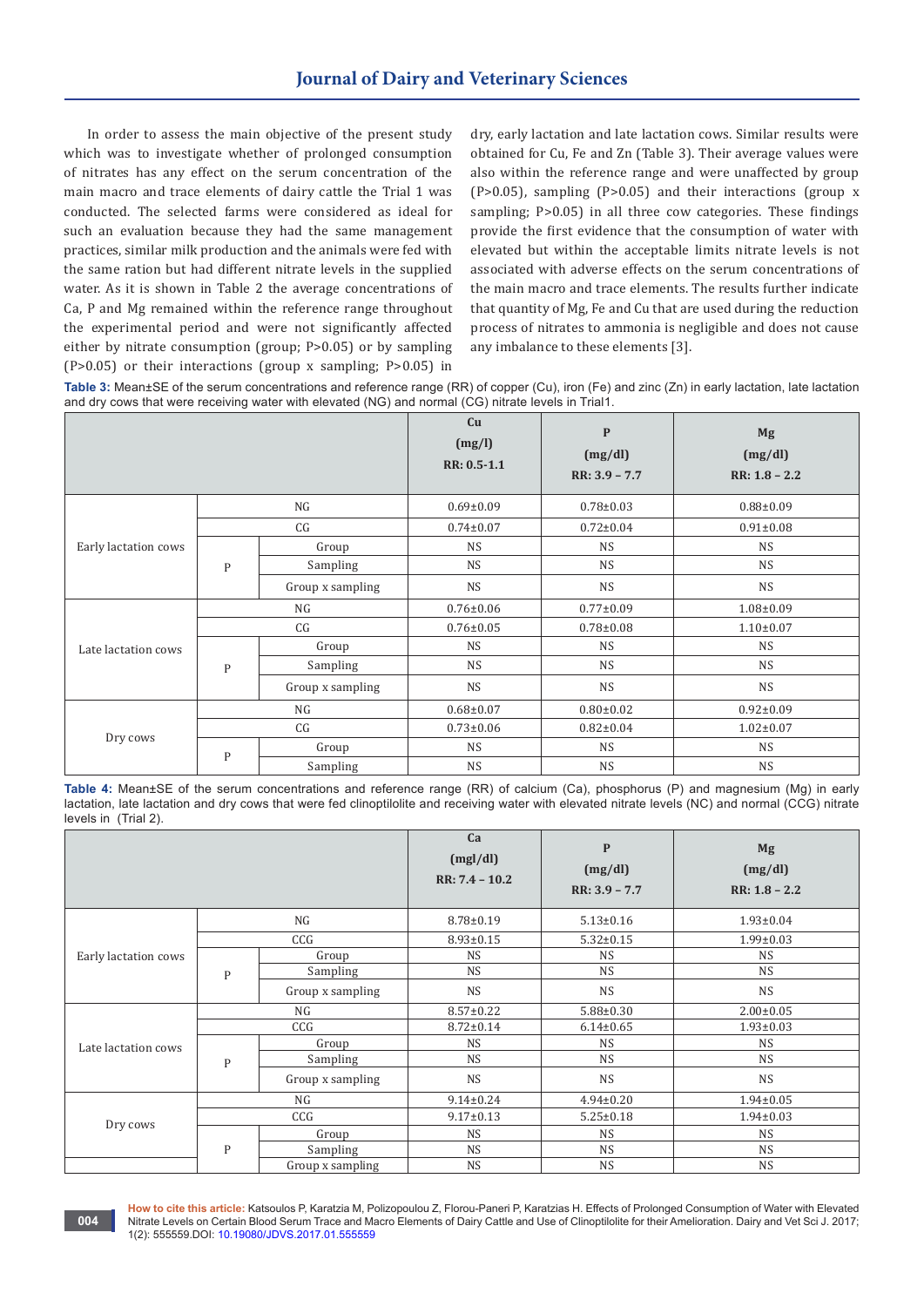|                      |              | Cu               | Fe              | Zn              |                 |
|----------------------|--------------|------------------|-----------------|-----------------|-----------------|
|                      |              | (mg/l)           | (mg/l)          | (mg/l)          |                 |
|                      |              | $RR: 0.5 - 1.1$  | $RR: 0.6 - 1.0$ | $RR: 0.8 - 1.3$ |                 |
|                      |              |                  |                 |                 |                 |
|                      | NG           |                  | $0.80 \pm 0.05$ | $0.78 \pm 0.04$ | $1.04 \pm 0.06$ |
|                      | CCG          |                  | $0.77 \pm 0.03$ | $0.81 \pm 0.04$ | $1.06 \pm 0.04$ |
| Early lactation cows |              | Group            | <b>NS</b>       | <b>NS</b>       | <b>NS</b>       |
|                      | $\mathbf{P}$ | Sampling         | <b>NS</b>       | <b>NS</b>       | <b>NS</b>       |
|                      |              | Group x sampling | <b>NS</b>       | <b>NS</b>       | <b>NS</b>       |
|                      | NG           |                  | $0.79 \pm 0.05$ | $0.72 \pm 0.03$ | $1.03 \pm 0.05$ |
|                      | CCG          |                  | $0.79 \pm 0.04$ | $0.78 \pm 0.05$ | $1.03 \pm 0.04$ |
| Late lactation cows  |              | Group            | <b>NS</b>       | <b>NS</b>       | <b>NS</b>       |
|                      | $\mathbf{P}$ | Sampling         | <b>NS</b>       | <b>NS</b>       | <b>NS</b>       |
|                      |              | Group x sampling | <b>NS</b>       | <b>NS</b>       | <b>NS</b>       |
| Dry cows             | NG           |                  | $0.87 \pm 0.08$ | $0.69 \pm 0.02$ | $1.09 \pm 0.05$ |
|                      | CCG          |                  | $0.81 \pm 0.05$ | $0.73 \pm 0.02$ | $1.07 \pm 0.04$ |
|                      |              | Group            | <b>NS</b>       | <b>NS</b>       | <b>NS</b>       |
|                      | $\mathbf{P}$ | Sampling         | <b>NS</b>       | <b>NS</b>       | <b>NS</b>       |
|                      |              | Group x sampling | <b>NS</b>       | <b>NS</b>       | <b>NS</b>       |

**Table 5:** Mean±SE of the serum concentrations and reference range (RR) of copper (Cu), iron (Fe) and zinc (Zn) in early lactation, late lactation and dry cows that were fed clinoptilolite and receiving water with elevated nitrate levels (NC) and normal (CCG) nitrate levels in (Trial 2).

It was suggested, based on the findings on a previous research, that the dietary administration of clinoptilolite could be used as a preventive measure for the amelioration of the effects of nitrates on protein and glucose metabolism. Trial 2 was designed in order to evaluate whether such a dietary intervention affects the serum concentration of the main macro (Table 4) and trace elements (Table 5). The serum values of macro (Ca, P and Mg) and trace elements (Cu, Fe and Zn) were unaffected by nitrates and clinoptilolite feeding (group; P>0.05), sampling (P>0.05) and their interactions (group x sampling; P>0.05). Furthermore, their average values remained within the reference range in all three categories of cattle evaluated. These results denote that clinoptilolite feeding in cattle receiving water with elevated nitrate levels does not impair the availability of these elements. It is well documented in former researches that the dietary administration of clinoptilolite at dose rates similar to those offered at the present study, does not have any adverse effect on the serum concentrations of the major macro [7] and trace elements in dairy cattle [8] and heifers [9].

#### **Conclusion**

Based on these findings it can be concluded that the prolonged consumption of water with increased nitrate levels either alone or in combination with clinoptilolite feeding does not have any adverse effects on the serum concentrations of the macro and trace elements evaluated in dairy cattle.

## **Acknowledgement**

**005**

This research has been funded by the Research Committee of Aristotle University of Thessaloniki.

## **References**

- 1. Cockburn A, Brambilla G, Fernández ML, Arcella D, [Bordajandi LR, et al.](https://www.ncbi.nlm.nih.gov/pubmed/21095201)  (2013) [Nitrite in feed: from animal health to human health. Toxicol Appl](https://www.ncbi.nlm.nih.gov/pubmed/21095201)  [Pharmacol 270\(3\): 209-217.](https://www.ncbi.nlm.nih.gov/pubmed/21095201)
- 2. [Kemp A, Guerink J, Malestein A, Haalstra RT \(1977\) Nitrate poisoning](http://agris.fao.org/agris-search/search.do?recordID=NL19770191564)  [in cattle. 2. Changes in nitrate in rumen fluid and methemoglobin](http://agris.fao.org/agris-search/search.do?recordID=NL19770191564)  [formation in blood after high nitrate intake. Neth J Agr Sci 25: 51-62.](http://agris.fao.org/agris-search/search.do?recordID=NL19770191564)
- 3. Adams RS, McCarty TR, Hutchinson LJ (2017) Prevention and Control of Nitrate Toxicity in Cattle. Penn State Extension.
- 4. Katsoulos PD, Panousis N, Karatzias H (2004) Nitrate poisoning in ruminants. J Hellenic Vet Med Soc 55(1): 226-234.
- 5. [Looper ML, Waldner DN \(2007\) Water for dairy cattle. Guide D-107,](http://aces.nmsu.edu/pubs/_d/D107.pdf)  [Oklahoma State University, USA, p. 1-8.](http://aces.nmsu.edu/pubs/_d/D107.pdf)
- 6. [Katsoulos PD, Karatzia MA, Polizopoulou Z, Florou-Paneri P, Karatzias](http://link.springer.com/article/10.1007/s11356-014-4060-8)  [H \(2015\) Effects of prolonged consumption of water with elevated](http://link.springer.com/article/10.1007/s11356-014-4060-8)  [nitrate levels on certain metabolic parameters of dairy cattle and use](http://link.springer.com/article/10.1007/s11356-014-4060-8)  [of clinoptilolite for their amelioration. Environ Sci Pollut Res 22\(12\):](http://link.springer.com/article/10.1007/s11356-014-4060-8)  [9119-9926.](http://link.springer.com/article/10.1007/s11356-014-4060-8)
- 7. [Katsoulos PD, Panousis N, Roubies N, Arsenos G, Christaki E, et al.](https://www.ncbi.nlm.nih.gov/pubmed/16379650)  [\(2005\) Effects of long-term dietary supplementation with clinoptilolite](https://www.ncbi.nlm.nih.gov/pubmed/16379650)  [on incidence of parturient paresis and serum concentrations of total](https://www.ncbi.nlm.nih.gov/pubmed/16379650)  [calcium, phosphate, magnesium, potassium, and sodium in dairy cows.](https://www.ncbi.nlm.nih.gov/pubmed/16379650)  [Am J Vet Res 66\(12\): 2081-2085.](https://www.ncbi.nlm.nih.gov/pubmed/16379650)
- 8. [KatsoulosPD, PanousisN, RoubiesN, KaratziasH \(2005\) Effects of long](https://www.ncbi.nlm.nih.gov/pubmed/16327067)[term feeding dairy cows on a diet supplemented with clinoptilolite on](https://www.ncbi.nlm.nih.gov/pubmed/16327067)  [certain serum trace elements. Biol Trace Elem Res 108\(1-3\): 137-145.](https://www.ncbi.nlm.nih.gov/pubmed/16327067)
- 9. [Karatzia MA, Katsoulos PD, Karatzias H, Zeyner A \(2016\) Blood](https://www.researchgate.net/publication/299502133_Blood_selenium_copper_and_zinc_in_dairy_heifers_during_the_transition_period_and_effects_of_clinoptilolite_administration)  [selenium, copper and zinc in dairy heifers during the transition period](https://www.researchgate.net/publication/299502133_Blood_selenium_copper_and_zinc_in_dairy_heifers_during_the_transition_period_and_effects_of_clinoptilolite_administration)  [and effects of clinoptilolite administration. Czech J Anim Sci 61\(3\): 133-](https://www.researchgate.net/publication/299502133_Blood_selenium_copper_and_zinc_in_dairy_heifers_during_the_transition_period_and_effects_of_clinoptilolite_administration) [139.](https://www.researchgate.net/publication/299502133_Blood_selenium_copper_and_zinc_in_dairy_heifers_during_the_transition_period_and_effects_of_clinoptilolite_administration)